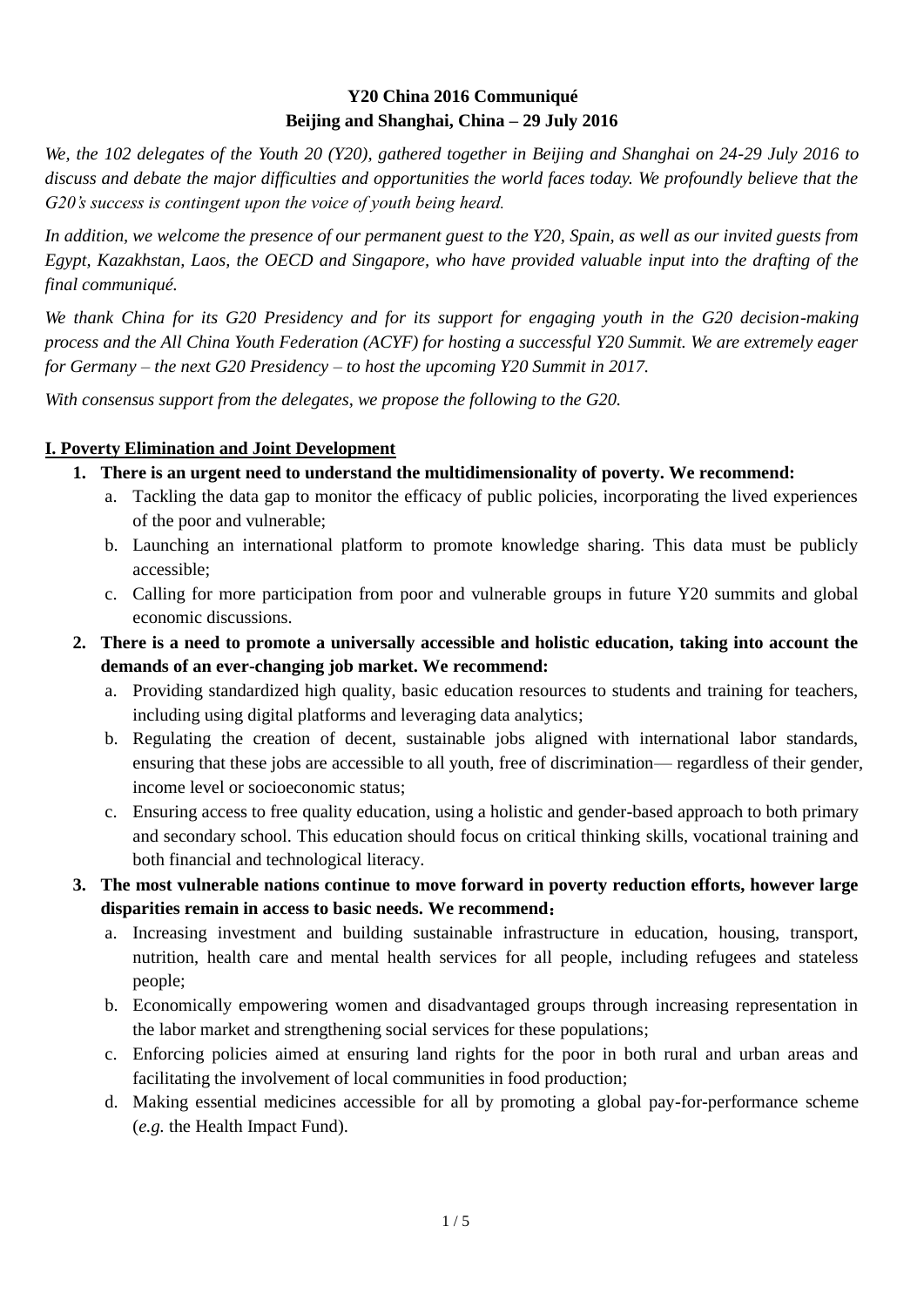#### **4. It is critical to effectively mobilize resources to eradicate extreme poverty by 2030. We recommend:**

- a. Increasing South-South technical cooperation and knowledge sharing as a complement to North-South and triangular cooperation, as well as official development assistance (ODA) to least developed countries;
- b. Encouraging the establishment of public-private partnerships to implement effective and targeted capacity building efforts. Private sector participation and investment needs to be matched with social responsibility.
- **5. The ICT sector is integral to accelerate joint development. We recommend**:
	- a. Providing inclusive Internet access to worldwide information through improved fixed and mobile communications infrastructure;
	- b. Expanding e-commerce services and mobile payment systems with the aim of rendering marketplaces available to small and individual businesses;
	- c. Promoting ICT-facilitated civil monitoring of assistance and development programs to increase transparency and accountability, while combatting corruption.

#### **II. Entrepreneurship and Creative Thinking**

- **1. Our education systems and the culture between the public and private sector hinder the growth of entrepreneurship and creative thinking. We recommend:**
	- a. Introducing practical programs that foster entrepreneurial, creative and critical thinking from primary school onwards by rewarding experimentation and eliminating the stigma of failure;
	- b. Reforming procurement processes to favor young entrepreneurs, establish intrapreneurship funds or initiatives targeted at young people within governments and encourage these in businesses.
- **2. Entrepreneurs and creative thinkers lack the soft and hard infrastructure necessary to turn their ideas into reality. We recommend:**
	- a. Establishing a public-level single point of access for entrepreneurs that provides information, national contacts and affordable assistance such as: licensing information, ideational and business support, grant opportunities, legal services and resources on starting a business nationally and internationally;
	- b. Encouraging and incentivizing local governments (especially in remote areas) to create "makerspaces" where community members have access to tools, technology and social connections that foster a multidisciplinary and entrepreneurial environment.
- **3. Limited access to finance inhibits young entrepreneurs from growing their businesses. We recommend:**
	- a. Growing and supporting public guarantee or collateral schemes, with emphasis on small and medium enterprises;
	- b. Implementing a documentation and screening mechanism to determine the creditworthiness of aspiring entrepreneurs;
	- c. Removing barriers for start-ups and entrepreneurs to raise equity from non-accredited investors (*e.g.* crowdfunding).
- **4. Restrictive regulatory environments hinder youth entrepreneurship and creativity. We recommend:**
	- a. Reducing domestic regulatory burdens to register and close a business through an all-digital process (*e.g.* online application form). Bankruptcy regimes should also be adapted to enable entrepreneurs to quickly recover from failures;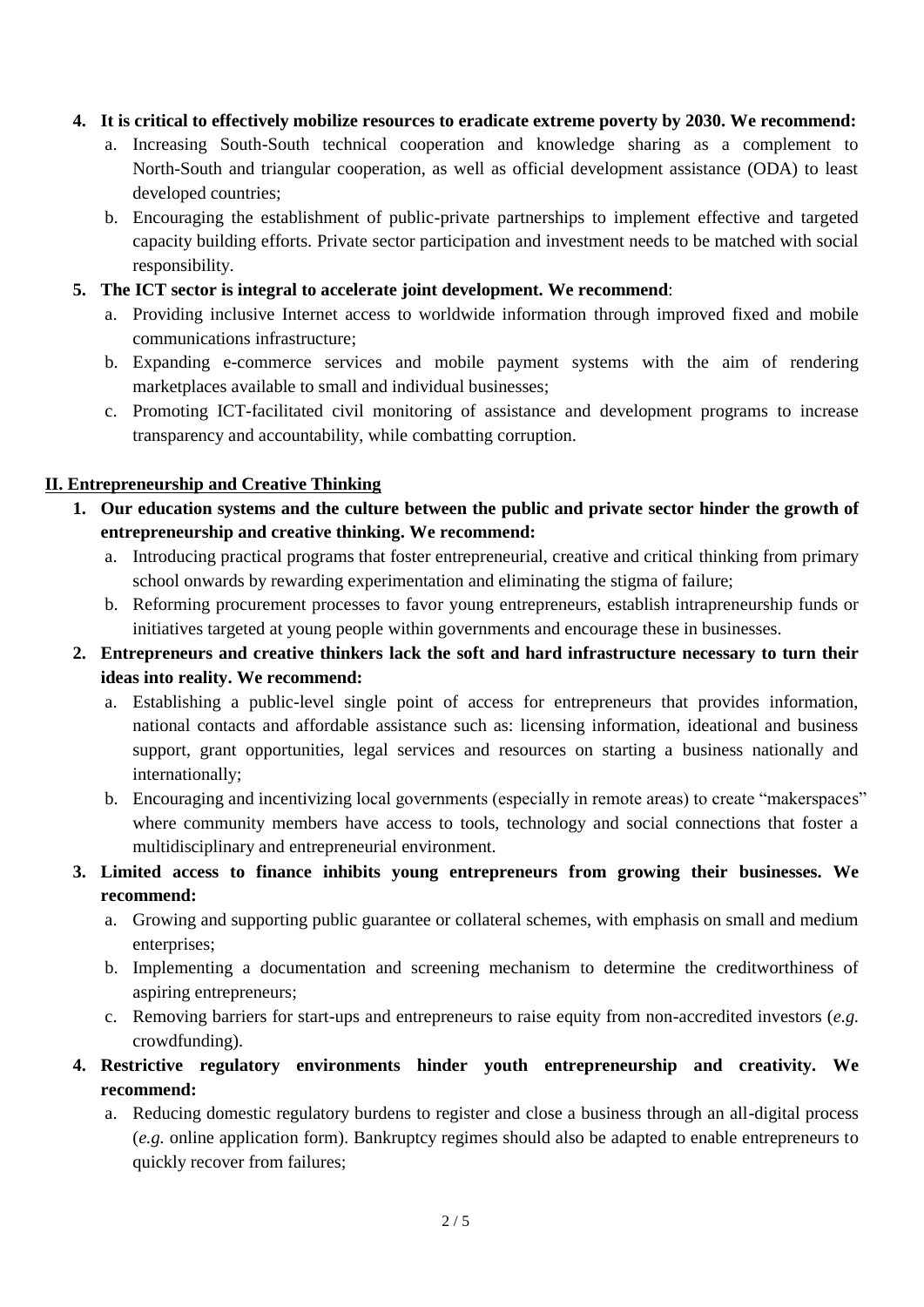- b. Making the elimination and harmonization of digital trade barriers a World Trade Organization agenda priority;
- c. Developing a global mechanism to promote the enforcement and expedition of assignments of intellectual property rights.

## **III. Social Justice and Equal Opportunities**

- **1. Education is a basic means to reduce inequality and guarantee equal opportunities. We recommend:**
	- a. Creating equitable funding schemes that prioritize children and cover up to tertiary education;
	- b. Integrating curricula with topics of inclusiveness, diversity, respect and critical thinking, utilizing theoretical and experience-based methods, student exchanges and intercultural dialogues;
	- c. Creating opportunities and access for vulnerable and underrepresented groups to higher education and vocational training such as quotas, scholarships and active recruitment;
	- d. Developing minimum standards of education and ensuring the quality of teachers across all educational systems, through international collaboration of educational ministers;
	- e. Fostering an environment conducive to learning through proper infrastructure, ICT and resources;
	- f. Supporting the inclusion of migrants and refugees into the labor market through the effective recognition of possessed skills, access to free language courses and the development of industry-specific skills. Implement education reforms to better match initial and vocational education within market needs.

### **2. Discrimination is a factor that undermines equal socioeconomic opportunities. We recommend:**

- a. Recognising and addressing issues that reduce participation of vulnerable groups in national economies such as discrimination in the workplace. This includes but is not limited to: women, people with disabilities, migrants, refugees, indigenous peoples and ethnic and religious minorities;
- b. Supporting social entrepreneurship for the benefit of disadvantaged groups through provisions such as fiscal measures, technology, infrastructure and foreign entrepreneurial ventures;
- c. Enforcing transparency for wages and blind application processes in public and private sectors to incentivize equal pay and opportunities for equal work.

### **3. Equal provision of public services is paramount to guarantee social justice. We recommend:**

- a. Utilising demographic data to prioritize provision of safe health services to increase universal access. This includes: access to clean water, social housing options for vulnerable people and those of a lower socioeconomic level, collaboration between public and private health providers, promotion of health research, sanitation technology and organ donation;
- b. Facilitating the creation of IT services and platforms by the public and private sectors for disadvantaged and vulnerable groups;
- c. Supporting comprehensive access to ICT aimed at fostering academic research and knowledge sharing within and between countries;
- d. Providing access to legal aid for groups of a lower socioeconomic level by utilizing strategies such as qualified law students or pro-bono lawyers who can give basic legal aid to those who need it;
- e. Ensuring youth participation in decision-making processes for all affected groups through UNEP community protocols and public hearings. It is important to take intergenerational justice into account;
- f. Targeting underage refugees specifically by offering comprehensive counselling services.

# **4. We acknowledge that gender equality and elimination of gender-based violence is key for fostering a more just society. We recommend:**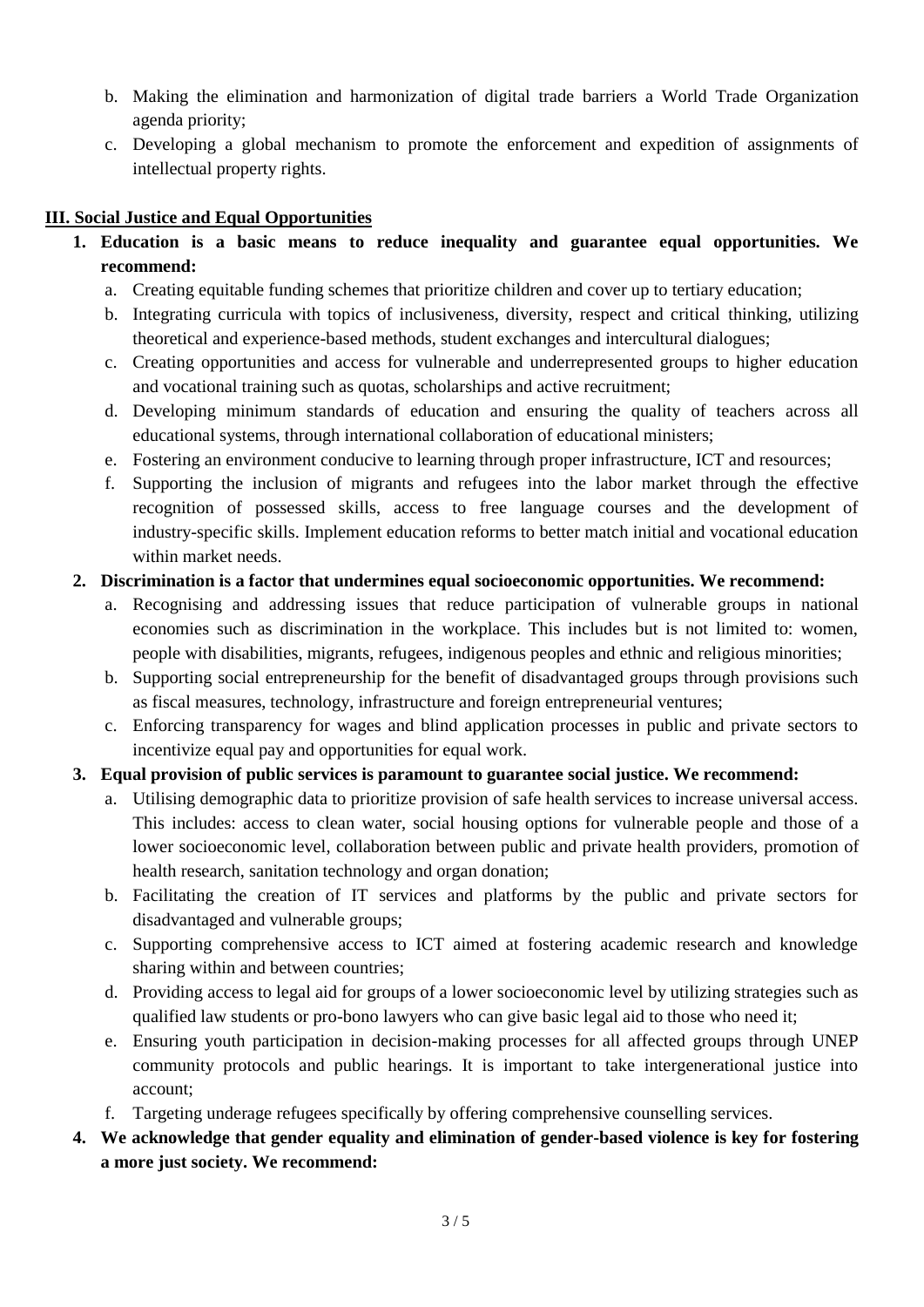- a. Enforcing equal pay between genders and creating measures, such as quotas and mentorship, that ensure access to high-level positions for women in public and private sectors to achieve parity;
- b. Providing a comprehensive paid maternity and paternity leave which promotes re-entry to the workforce, affordable childcare and eliminates discrimination;
- c. Starting educational gender programs and career services through gender-neutral education;
- d. Ensuring that females receive sexual and reproductive healthcare services, which include family planning and sexual education, and receive reduced taxation on menstrual products;
- e. Supporting civil societies in increasing numbers of shelters, helplines, psychological and medical care for survivors of gender-based violence, conflict, post-conflict and disasters.

### **IV. Green Life and Sustainability**

- **1. We propose G20 leaders to empower youth to achieve the 2030 SDGs in order to fulfill our commitments towards future generations.**
- **2. We urge respective signatories to ratify and implement the Paris Agreement and the Sendai Framework, and countries to be more ambitious in setting future targets.**
- **3. Increasing the awareness and participation of sustainable lifestyles is necessary to combat climate change. We strongly recommend:**
	- a. Incorporating a curriculum on sustainable development into all levels of formal education, such as sustainable and responsible consumerism, as well as capacity building in sustainable agricultural science research and practices;
	- b. Holding international youth networking events such as a Youth Energy Efficiency Festival, empowering sustainable entrepreneurship.
- **4. Since youth are the most vulnerable to natural disasters, many of which are exacerbated by climate change, G20 countries should be better prepared for them. We recommend:**
	- a. Investing in innovation and technology development and solution-driven research in Disaster Risk Reduction;
	- b. Preparing local response teams to involve locals as stakeholders in addressing disasters;
	- c. Adopting the Build Back Better (BBB) principle during the post-disaster recovery, rehabilitation and reconstruction phases.
- **5. Support local stakeholders' incentives to make cities cleaner and more sustainable through infrastructure development.**
- **6. The exploitation of nature and destruction of natural habitats have reached dangerous levels. We encourage:**
	- a. Ensuring the preservation and restoration of land and water ecosystems, paying attention to market mechanisms amongst other measures;
	- b. Supporting developing countries in protecting regional wildlife and preventing deforestation.
- **7. Establish a working group on sustainable multilateral cooperation, aiming at:**
	- a. Creating a bridge between public research and the private sector, enabling innovation and the exchange of environmentally sound technologies, through transparent environmental performance data sharing;
	- b. Encouraging programs to promote inclusive business, sustainable supply chain mechanisms and transition programs for environmentally displaced workers and refugees.
- **8. Sustainable development requires innovative financial architecture mechanisms to support the transition towards a low-emission economy. We call for:**
	- a. Evaluating the inclusion of deeper environmental chapters within trade agreements, considering different national contexts and capacities;